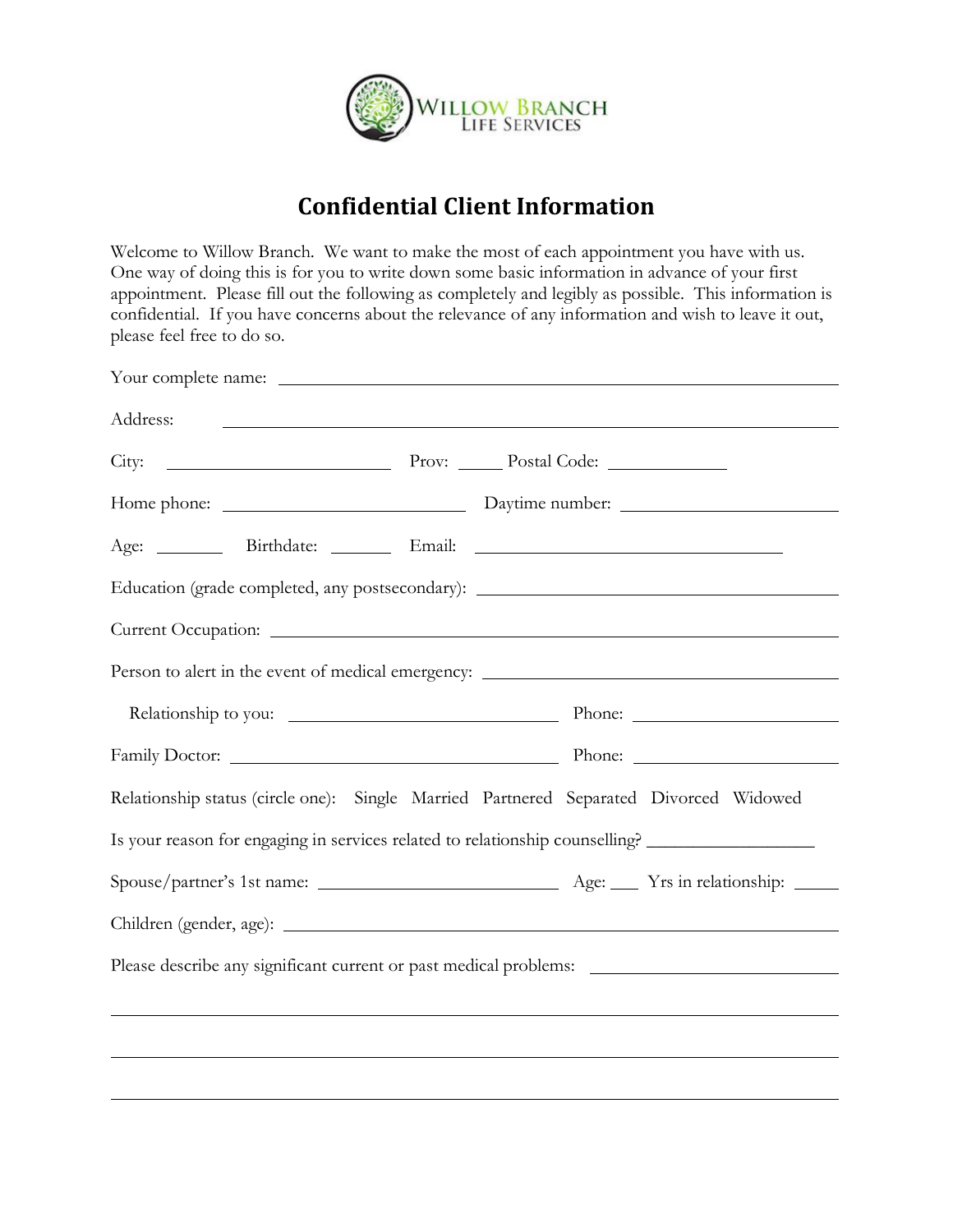

| Please list any medications you currently take. Include prescription and over-the-counter |  |
|-------------------------------------------------------------------------------------------|--|
| medications and the dosage of each.                                                       |  |

| $\Box$ Yes $\Box$ No<br>Have you had previous psychological care or counseling?                                                                                                                       |
|-------------------------------------------------------------------------------------------------------------------------------------------------------------------------------------------------------|
| If yes, please give the name of the clinician(s), the months you saw them (e.g., Nov 06 - Feb 07), and<br>the nature of the difficulty at the time.                                                   |
|                                                                                                                                                                                                       |
|                                                                                                                                                                                                       |
|                                                                                                                                                                                                       |
| Have you ever been hospitalized for a psychological difficulty?<br>$\Box$ Yes $\Box$ No                                                                                                               |
| If yes, please give the dates and the nature of the difficulty at the time:                                                                                                                           |
|                                                                                                                                                                                                       |
|                                                                                                                                                                                                       |
| In your own words, what is the nature of the concern that you wish to address in therapy? Feel free<br>to describe this in as much or as little detail as you wish. Use additional paper if you like. |
|                                                                                                                                                                                                       |
|                                                                                                                                                                                                       |